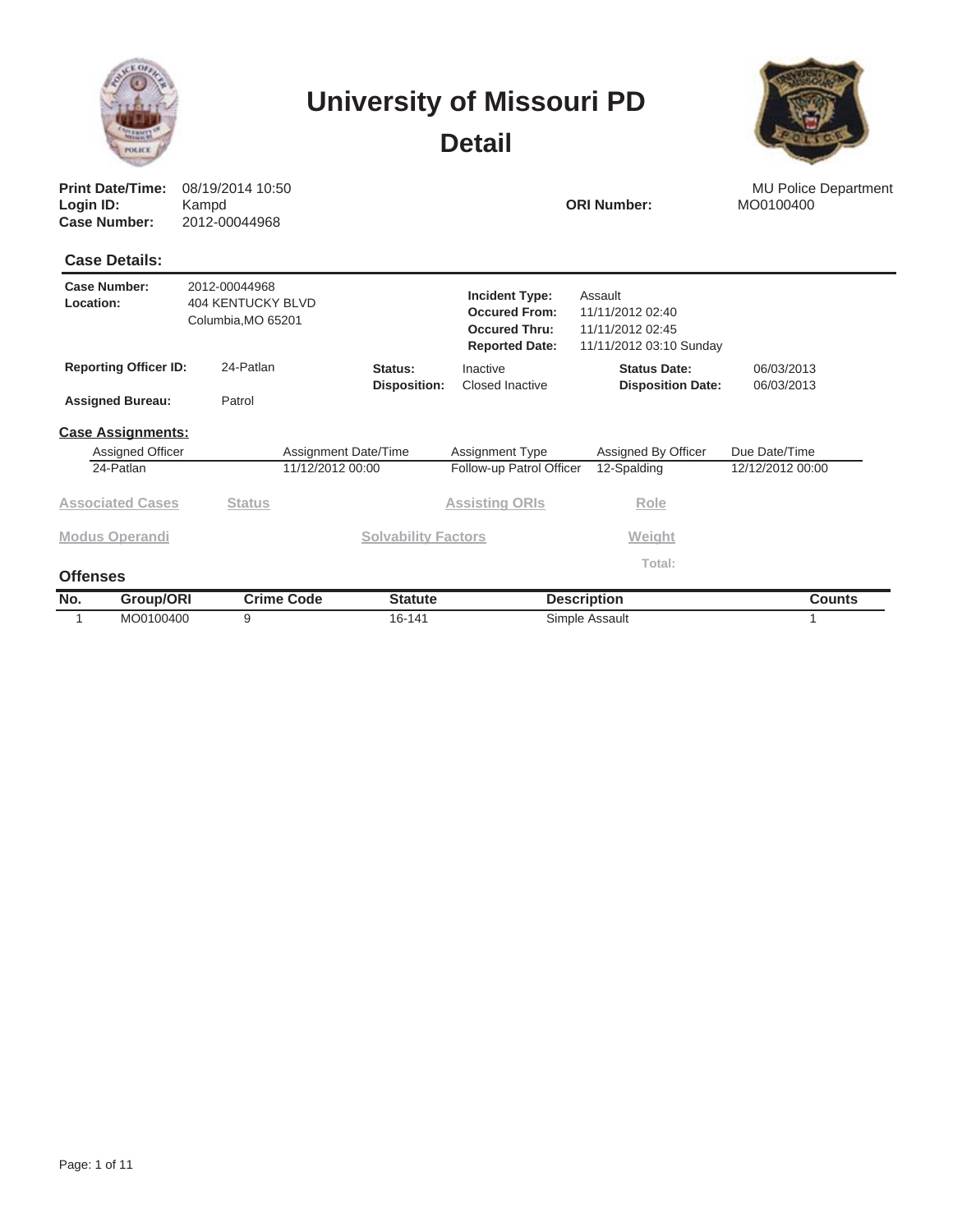



**Case Number:** 2012-00044968 **Print Date/Time: Login ID:** 08/19/2014 10:50 Kampd **ORI Number:** MO0100400

1

MU Police Department<br>MO0100400

#### **Offense #**

| Group/ORI: MO0100400<br>Crime Code: 9<br>Description:<br>Simple Assault                                                                                                                                                                                                | Statute:                                                                                                                                                                                                                                            | 16-141<br>Counts:                                                                                                                                | 1 | <b>Attempt/ Commit Code:</b><br><b>Offense Date:</b>                                                                                                    | Commit<br>11/11/2012 |
|------------------------------------------------------------------------------------------------------------------------------------------------------------------------------------------------------------------------------------------------------------------------|-----------------------------------------------------------------------------------------------------------------------------------------------------------------------------------------------------------------------------------------------------|--------------------------------------------------------------------------------------------------------------------------------------------------|---|---------------------------------------------------------------------------------------------------------------------------------------------------------|----------------------|
| <b>NCIC Code:</b>                                                                                                                                                                                                                                                      | <b>Scene Code:</b>                                                                                                                                                                                                                                  | On Campus<br>Residence Hall                                                                                                                      |   | <b>Bias/Motivation:</b>                                                                                                                                 |                      |
| <b>Offense Status:</b><br>Open<br>Arson Code:<br>Gang Related:<br># of Adults:<br><b>Property Damage Amt.:</b><br><b>Domestic Circumstance:</b><br><b>Accosting Situation:</b><br><b>Gambling Motivated:</b><br>Prior Inv - Offender:<br><b>Special Circumstances:</b> | <b>Status Date:</b><br>Domestic Code:<br>Aiding/Abetting:<br># of Juveniles:<br><b>Abandoned Structure:</b><br>Carjacking:<br>Hate Bias Indicator:<br><b>Order of Protection:</b><br>Anit-reproductive rights crime:<br><b>Precipitating Event:</b> | 11/11/2012                                                                                                                                       |   | <b>Occupancy Code:</b><br>Child Abuse:<br>Sub-Code:<br>IBR Seq. No:<br>Household Status:<br><b>Premise Code:</b><br>Prior Inv - Victim:<br>Cargo Theft: | 1                    |
| <b>Offender Suspected of Using</b>                                                                                                                                                                                                                                     |                                                                                                                                                                                                                                                     | <b>Victim Suspected of Using</b>                                                                                                                 |   |                                                                                                                                                         |                      |
| Alcohol:<br>Drugs:<br>Computer:<br><b>Aggravated Assault/Homicide</b><br>Circumstances #1:<br><b>Aggravated Assault/</b><br>Homicide Remarks #1:                                                                                                                       |                                                                                                                                                                                                                                                     | Alcohol:<br>Drugs:<br>Computer:<br><b>Aggravated Assault/Homicide</b><br>Circumstances #2:<br><b>Aggravated Assault/</b><br>Homicide Remarks #2: |   |                                                                                                                                                         |                      |
| Justifiable Homicide<br>Circumstances:<br><b>Method of Entry Type:</b><br>Point of Entry:<br><b>Method of Exit Type:</b><br>Point of Exit:<br>Direction of Travel:                                                                                                     | Justifiable Homicide<br>Code:                                                                                                                                                                                                                       | <b>Method of Entry:</b><br># of Premises Entered :<br>Method of Exit:<br><b>How Left Scene:</b>                                                  |   | Larceny Type:                                                                                                                                           |                      |
| <b>Counterfeit Type:</b>                                                                                                                                                                                                                                               | <b>Counterfeit Status:</b>                                                                                                                                                                                                                          |                                                                                                                                                  |   | <b>Counterfeit Amount:</b>                                                                                                                              |                      |

#### **Subjects**

| Type    | No. | <b>Name</b>                                    | <b>Address</b>                       | <b>Phone</b>  | Race         | <b>Sex</b> | DOB/Age |
|---------|-----|------------------------------------------------|--------------------------------------|---------------|--------------|------------|---------|
| Suspect |     | Green-Beckham, Dorial Isaiah 404 KENTUCKY BLVD |                                      | (417)860-9121 | <b>Black</b> | Male       |         |
|         |     |                                                | Columbia, MO 65201                   |               |              |            | 19      |
| Victim  |     | Hartfield, Marin Leeann                        | 404 KENTUCKY BLVD 3520               | (402)926-8249 | White        | Female     |         |
|         |     |                                                | Columbia, MO 65201                   |               |              |            | 18      |
| Witness |     | Funk, Kayla E                                  | 404 KENTUCKY BLVD 2520 (630)962-1370 |               | White        | Female     |         |
|         |     |                                                | Columbia, MO 65201                   |               |              |            | 18      |
| Witness |     | Scherer, Michael C                             | 404 KENTUCKY BLVD 2480 (314)374-9658 |               | White        | Male       |         |
|         |     |                                                | Columbia, MO 65201                   |               |              |            | 18      |
| Witness | 3   | Grim, Gerrion, III                             | 404 KENTUCKY BLVD 2170 (636)578-8243 |               | <b>Black</b> | Male       |         |
|         |     |                                                | Columbia, MO 65201                   |               |              |            | 19      |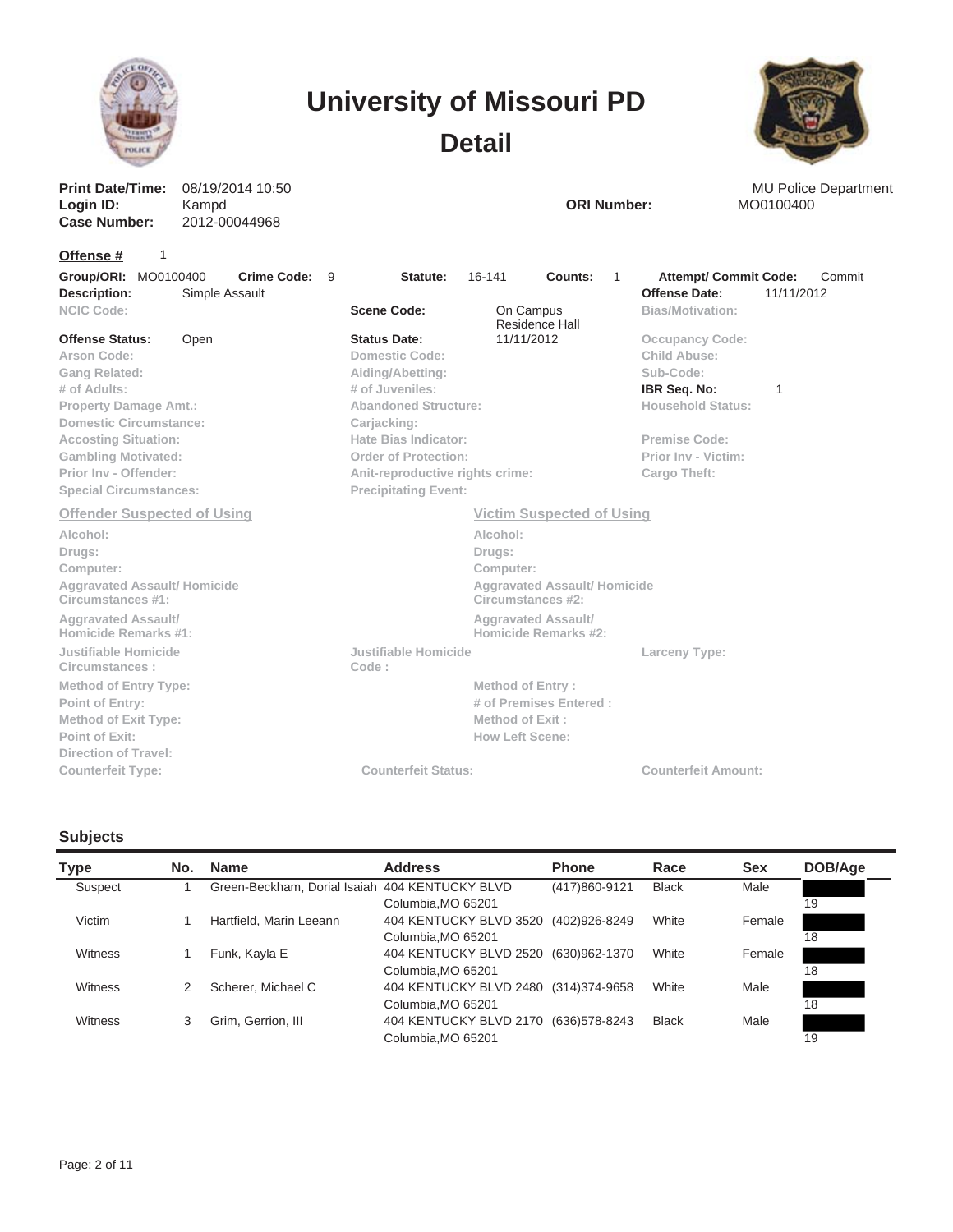|                                                                                                                                                                                                                                                                                                                       | <b>University of Missouri PD</b><br><b>Detail</b>                                                                                      |                                                                                                                                                       |                                                     |
|-----------------------------------------------------------------------------------------------------------------------------------------------------------------------------------------------------------------------------------------------------------------------------------------------------------------------|----------------------------------------------------------------------------------------------------------------------------------------|-------------------------------------------------------------------------------------------------------------------------------------------------------|-----------------------------------------------------|
| <b>Print Date/Time:</b><br>08/19/2014 10:50<br>Login ID:<br>Kampd<br><b>Case Number:</b><br>2012-00044968                                                                                                                                                                                                             |                                                                                                                                        | <b>ORI Number:</b>                                                                                                                                    | <b>MU Police Department</b><br>MO0100400            |
| 1-Suspect<br>Subject #<br>Primary:<br><b>No</b><br>Name:<br>Green-Beckham, Dorial Isaiah<br><b>404 KENTUCKY BLVD</b><br>Address:<br>Columbia MO 65201<br><b>Primary Phone:</b><br>(417)860-9121<br><b>Residence Life</b><br><b>Resident Type:</b><br><b>Housing</b><br><b>Disposition:</b><br><b>Related Offenses</b> | <b>Suspect Type:</b><br>Race:<br><b>Black</b><br>Height:<br>6ft 6in<br><b>BRO</b><br>Eyes:<br>SSN:<br><b>Resident Status:</b><br>Date: | <b>Suspect</b><br><b>Male</b><br>Sex:<br>220.0 lbs.<br>Weight:<br><b>Black</b><br>Hair:<br>DVL #:<br><b>Statement Type:</b><br><b>Custody Status:</b> | DOB:<br>Build:<br>19<br>Age:<br><b>MO</b><br>State: |
| <b>Crime Code</b><br>Group/ORI                                                                                                                                                                                                                                                                                        | <b>Statute</b>                                                                                                                         | <b>Description</b>                                                                                                                                    |                                                     |
| MO0100400<br>9                                                                                                                                                                                                                                                                                                        | 16-141                                                                                                                                 | <b>Simple Assault</b>                                                                                                                                 |                                                     |
| <b>Related Weapons</b><br><b>Victim/Offender Relationship</b><br><b>Transported By:</b><br><b>Domestic Violence:</b><br>Condition:<br><b>Missing Person Information</b>                                                                                                                                               | <b>Extent of Injury:</b><br><b>Domestic Violence Referrals:</b><br><b>Medical Treatment:</b>                                           | Hospital:                                                                                                                                             | <b>Federal Agencies Involved:</b>                   |
| 1-Victim<br>Subject #                                                                                                                                                                                                                                                                                                 |                                                                                                                                        |                                                                                                                                                       |                                                     |
| Primary:<br><b>No</b><br>Name:<br>Hartfield, Marin Leeann<br>404 KENTUCKY BLVD 3520<br>Address:<br>Columbia MO 65201<br><b>Primary Phone:</b><br>(402)926-8249<br><b>Residence Life</b><br><b>Resident Type:</b><br><b>Housing</b><br><b>Disposition:</b>                                                             | <b>Victim Type:</b><br>White<br>Race:<br>Height: 5ft 8in<br><b>GRN</b><br>Eyes:<br>SSN:<br><b>Resident Status:</b><br>Date:            | Individual<br>Sex:<br>Female<br>$150.0$ lbs.<br>Weight:<br>Hair:<br><b>Blonde</b><br>DVL#:<br><b>Statement Type:</b><br><b>Custody Status:</b>        | DOB:<br>Build:<br>18<br>Age:<br>МO<br>State:        |
| <b>Related Offenses</b>                                                                                                                                                                                                                                                                                               |                                                                                                                                        |                                                                                                                                                       |                                                     |
| <b>Group/ORI</b><br><b>Crime Code</b>                                                                                                                                                                                                                                                                                 | <b>Statute</b>                                                                                                                         | <b>Description</b>                                                                                                                                    |                                                     |
| MO0100400<br>9                                                                                                                                                                                                                                                                                                        | 16-141                                                                                                                                 | <b>Simple Assault</b>                                                                                                                                 |                                                     |
| <b>Related Weapons</b><br><b>Victim/Offender Relationship</b>                                                                                                                                                                                                                                                         |                                                                                                                                        |                                                                                                                                                       |                                                     |
| <b>Transported By:</b><br><b>Domestic Violence:</b><br>Condition:                                                                                                                                                                                                                                                     | <b>Extent of Injury:</b><br><b>Domestic Violence Referrals:</b><br><b>Medical Treatment:</b>                                           | Hospital:                                                                                                                                             | <b>Federal Agencies Involved:</b>                   |
| <b>Missing Person Information</b>                                                                                                                                                                                                                                                                                     |                                                                                                                                        |                                                                                                                                                       |                                                     |

Page: 3 of 11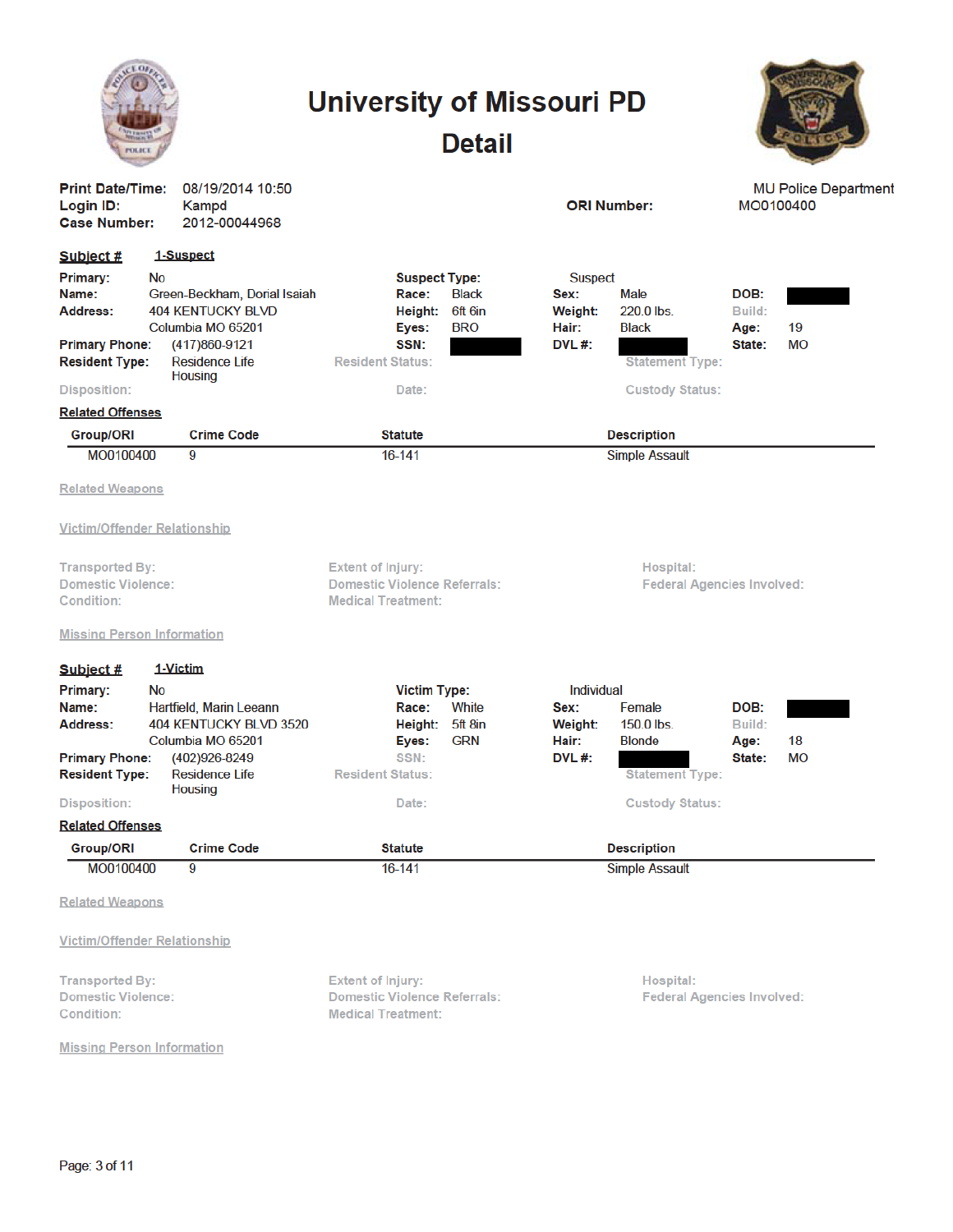|                                                                                                        |                                                                                                                                           | <b>University of Missouri PD</b>                                                             | <b>Detail</b> |                                          |                                                  |                                  |    |
|--------------------------------------------------------------------------------------------------------|-------------------------------------------------------------------------------------------------------------------------------------------|----------------------------------------------------------------------------------------------|---------------|------------------------------------------|--------------------------------------------------|----------------------------------|----|
| Login ID:<br><b>Case Number:</b>                                                                       | <b>Print Date/Time:</b><br>08/19/2014 10:50<br><b>ORI Number:</b><br>Kampd<br>2012-00044968                                               |                                                                                              |               | <b>MU Police Department</b><br>MO0100400 |                                                  |                                  |    |
| Subject #<br>Primary:<br>Name:<br><b>Address:</b>                                                      | 1-Witness<br><b>No</b><br>Funk, Kayla E<br>404 KENTUCKY BLVD 2520<br>Columbia MO 65201                                                    | Race:<br>Height:<br>Eyes:                                                                    | White         | Sex:<br>Weight:<br>Hair:                 | Female                                           | DOB:<br>Build:<br>Age:           | 18 |
| <b>Primary Phone:</b><br><b>Resident Type:</b><br><b>Disposition:</b><br><b>Related Offenses</b>       | $(630)962 - 1370$<br><b>Residence Life</b><br><b>Housing</b>                                                                              | SSN:<br><b>Resident Status:</b><br>Date:                                                     |               | DVL $#$ :                                | <b>Statement Type:</b><br><b>Custody Status:</b> | State:                           | IL |
| <b>Group/ORI</b>                                                                                       | <b>Crime Code</b>                                                                                                                         | <b>Statute</b>                                                                               |               |                                          | <b>Description</b>                               |                                  |    |
| MO0100400                                                                                              | 9                                                                                                                                         | 16-141                                                                                       |               |                                          | <b>Simple Assault</b>                            |                                  |    |
| <b>Related Weapons</b>                                                                                 |                                                                                                                                           |                                                                                              |               |                                          |                                                  |                                  |    |
|                                                                                                        | <b>Victim/Offender Relationship</b>                                                                                                       |                                                                                              |               |                                          |                                                  |                                  |    |
| <b>Transported By:</b><br><b>Domestic Violence:</b><br>Condition:<br><b>Missing Person Information</b> |                                                                                                                                           | <b>Extent of Injury:</b><br><b>Domestic Violence Referrals:</b><br><b>Medical Treatment:</b> |               |                                          | Hospital:<br><b>Federal Agencies Involved:</b>   |                                  |    |
|                                                                                                        |                                                                                                                                           |                                                                                              |               |                                          |                                                  |                                  |    |
| Subject #<br>Primary:<br>Name:<br>Address:<br><b>Primary Phone:</b><br><b>Resident Type:</b>           | 2-Witness<br><b>No</b><br>Scherer, Michael C<br>404 KENTUCKY BLVD 2480<br>Columbia MO 65201<br>$(314)374 - 9658$<br><b>Residence Life</b> | Race:<br>Height:<br>Eyes:<br>SSN:<br><b>Resident Status:</b>                                 | White         | Sex:<br>Weight:<br>Hair:<br>$DVL$ #:     | <b>Male</b><br><b>Statement Type:</b>            | DOB:<br>Build:<br>Age:<br>State: | 18 |
| <b>Disposition:</b>                                                                                    | <b>Housing</b>                                                                                                                            | Date:                                                                                        |               |                                          | <b>Custody Status:</b>                           |                                  |    |
| <b>Related Offenses</b>                                                                                |                                                                                                                                           |                                                                                              |               |                                          |                                                  |                                  |    |
| <b>Group/ORI</b>                                                                                       | <b>Crime Code</b>                                                                                                                         | <b>Statute</b>                                                                               |               |                                          | <b>Description</b>                               |                                  |    |
| MO0100400                                                                                              | 9                                                                                                                                         | $16 - 141$                                                                                   |               |                                          | <b>Simple Assault</b>                            |                                  |    |
| <b>Related Weapons</b>                                                                                 |                                                                                                                                           |                                                                                              |               |                                          |                                                  |                                  |    |
|                                                                                                        | <b>Victim/Offender Relationship</b>                                                                                                       |                                                                                              |               |                                          |                                                  |                                  |    |
| <b>Transported By:</b><br><b>Domestic Violence:</b><br>Condition:                                      |                                                                                                                                           | <b>Extent of Injury:</b><br><b>Domestic Violence Referrals:</b><br><b>Medical Treatment:</b> |               |                                          | Hospital:<br><b>Federal Agencies Involved:</b>   |                                  |    |
| <b>Missing Person Information</b>                                                                      |                                                                                                                                           |                                                                                              |               |                                          |                                                  |                                  |    |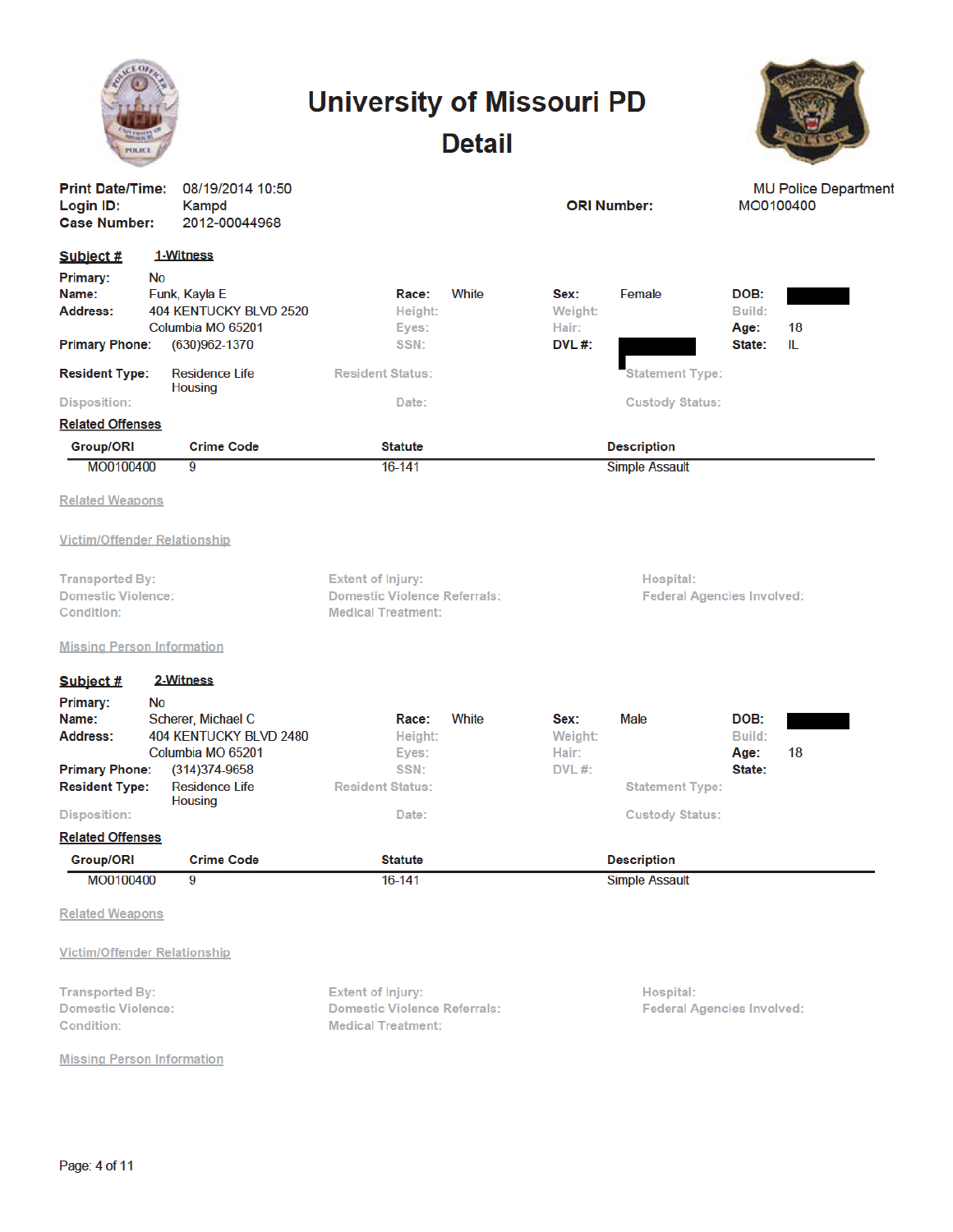|                                                                                                              |                                                                                                                                            | <b>University of Missouri PD</b><br><b>Detail</b>                                     |                                                                                                  |                                          |
|--------------------------------------------------------------------------------------------------------------|--------------------------------------------------------------------------------------------------------------------------------------------|---------------------------------------------------------------------------------------|--------------------------------------------------------------------------------------------------|------------------------------------------|
| <b>Print Date/Time:</b><br>Login ID:<br><b>Case Number:</b>                                                  | 08/19/2014 10:50<br>Kampd<br>2012-00044968                                                                                                 |                                                                                       | <b>ORI Number:</b>                                                                               | <b>MU Police Department</b><br>MO0100400 |
| Subject #<br>Primary:<br>Name:<br>Address:<br><b>Primary Phone:</b><br><b>Resident Type:</b><br>Disposition: | 3-Witness<br><b>No</b><br>Grim, Gerrion, III<br>404 KENTUCKY BLVD 2170<br>Columbia MO 65201<br>(636) 578-8243<br>Residence Life<br>Housing | Race:<br><b>Black</b><br>Height:<br>Eyes:<br>SSN:<br><b>Resident Status:</b><br>Date: | Male<br>Sex:<br>Weight:<br>Hair:<br>$DVL$ #:<br><b>Statement Type:</b><br><b>Custody Status:</b> | DOB:<br>Build:<br>19<br>Age:<br>State:   |
| <b>Related Offenses</b><br>Group/ORI                                                                         | <b>Crime Code</b>                                                                                                                          | <b>Statute</b>                                                                        | <b>Description</b>                                                                               |                                          |
| MO0100400<br><b>Related Weapons</b><br>Victim/Offender Relationship                                          | 9                                                                                                                                          | 16-141                                                                                | Simple Assault                                                                                   |                                          |
| <b>Transported By:</b><br><b>Domestic Violence:</b><br>Condition:<br><b>Missing Person Information</b>       |                                                                                                                                            | Extent of Injury:<br><b>Domestic Violence Referrals:</b><br><b>Medical Treatment:</b> | Hospital:                                                                                        | <b>Federal Agencies Involved:</b>        |
| <b>Arrests</b>                                                                                               |                                                                                                                                            |                                                                                       |                                                                                                  |                                          |

**Property**

**Vehicles**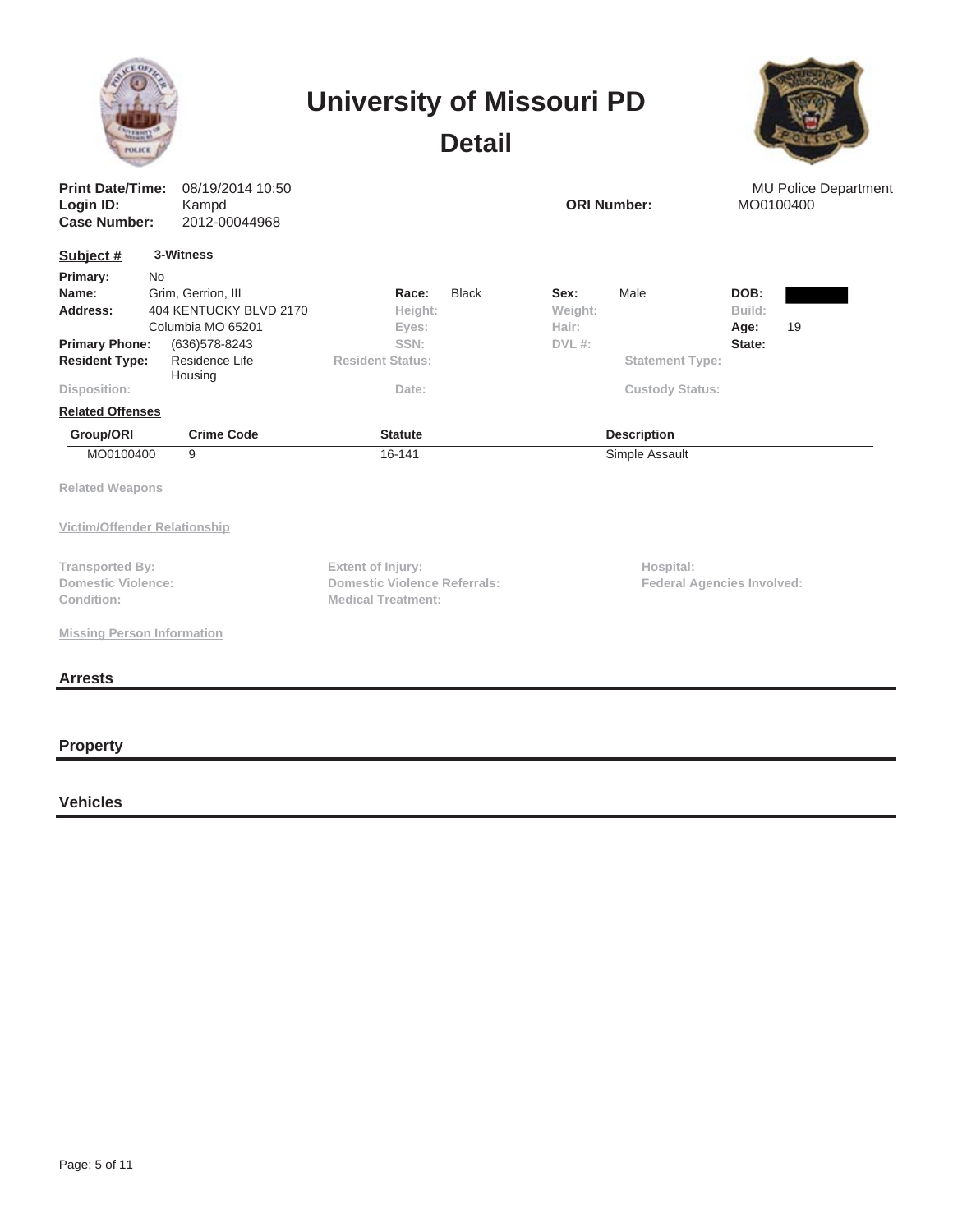



**Case Number:** 2012-00044968 **Print Date/Time: Login ID:** 08/19/2014 10:50 Kampd **ORI Number:** Manual Contract of the Contract of the Contract of the Contract of the Contract of the Contract of the Contract of the Contract of the Contract of the Contract of the Contract of the Contract of the Con

MU Police Department<br>MO0100400

**OfficerID: Patlaj, Original Narrative**

**On 11-11-12, at 0310 hours, I, Officer Patlan, #24, responded to South Hall in reference to an assault no longer in progress.**

**Investigation to follow.**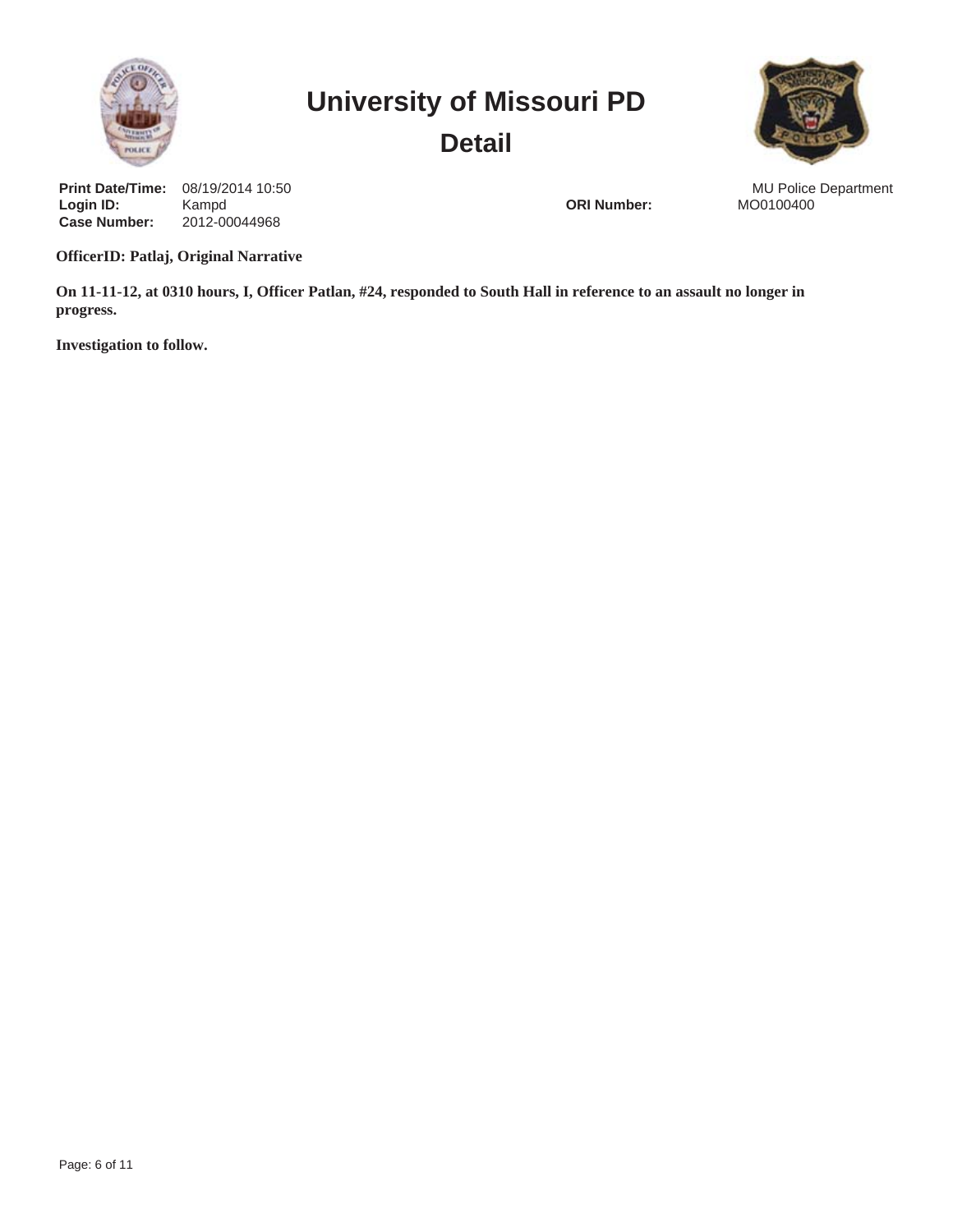



**Case Number:** 2012-00044968 **Print Date/Time: Login ID:** 08/19/2014 10:50 Kampd **Contract Contract Contract Contract Contract Contract Contract Contract Contract Contract Contract Contract Contract Contract Contract Contract Contract Contract Contract Contract Contract Contract Contract Contract** 

MU Police Department

**OfficerID: Patlaj, Supplement Investigative Narrative**

**Upon arrival I met with the victim, Marin Hartfield, in the office of the Hall Coordinator for South Hall where she was waiting with student staff members from Residential Life. Hartfield was visibly distraught and was crying. Her face was flush and her make-up was running as if she had been crying for some time. I sat next to her and asked her to explain what had happened. Hartfield began by stating that her roommate is a close friend that she has known for many years and that she learned that her roommate's boyfriend, Dorial Green-Beckham, was cheating on her with other women. Hartfield stated that she told her friend about Green-Beckham seeing other women and that he apparently found out that she had been the one to tell his girlfriend about it.**

**Hartfield then explained that earlier that morning she had returned to her building, South Hall, with her roommates and walked up to the second floor where she met up with some friends who were hanging out in the hallway. She stated that they were near Green-Beckham's room and that he saw her and immediately confronted her about the fact that she had told on him. Hartfield stated that Green-Beckham began to push her while cursing at her and telling her that what went on between him and her roommate was none of her business. Hartfield stated that he called her a "dumb bitch" and kept pushing her while in the hallway. Hartfield stated that she told Green-Beckham to stop and she looked around for her roommates but they were gone. She stated that she then left and went up to her room on the third floor where she assumed she would find her roommates. Hartfield said that she walked up to her room, #3520, and realized that she could not get in because she did not have her ID card. She then knocked on the door but no one answered. Hartfield stated that she returned to the second floor to talk to her friend Kayla Funk who lives two doors down from Green-Beckham. Hartfield stated that as she walked past Green-Beckham's room he saw her again and again confronted her and began pushing her. She stated that Green-Beckham told her to stay out of his business. Hartfield stated that during this incident she somehow found herself inside the doorway to his room. She stated that Green-Beckham pushed her into the door frame behind her several times before his roommate, Michael Scherer, stepped in and separated the two. Hartfield stated that during the second encounter she did push Green-Beckham several times while they engaged in a verbal argument. Hartfield advised that when Scherer got involved Green-Beckham backed off and she left, walking back up to her floor. She stated that on the third floor she found a Residential Life student staff member who she informed about the altercation.**

**Throughout our conversation there was a moderate odor of intoxicants coming from Hartfield's person.**

**I asked Hartfield is she was injured and she stated that she only had some redness on her arms from where Green-Beckham had grabbed her and pushed her. I asked her if she thought she needed medical attention and she stated that she did not. I asked Hartfield if Green-Beckham had hit her in any way with his hands or fists and she stated that he**

**had not, that he had only pushed her several times. I observed some faint redness on Hartfield's upper arms and a triangular scratch on the inside of her lower left arm. I photographed the marks on her skin and the scratch on her arm. I also noticed that she had some redness on her upper chest area, at the base of her neck. I asked Hartfield about that and she stated that Green-Beckham did not go near her neck or throat; that the redness in that area must have been from her crying.**

**I later saved the digital photos taken to the evidence server under this report number.**

**I asked Hartfield who had witnessed the assault so that I could speak with them and she stated that the only people she knows that saw anything were Scherer and her friend Funk. She stated that she was skeptical about what they might tell me because Green-Beckham was popular and everyone loved him. Hartfield stated that even her friend Funk would probably tell me that Green-Beckham had done nothing wrong because he plays football.**

**I then asked Hartfield if she was comfortable going back to her room for the night and she replied "yeah, I'm fine." I told her that a female Residential Life staff member would walk her up to her room while I attempted contact with Funk and Scherer. I left Hartfield with a business card and the case number and instructed her not to talk about the incident with anyone and to call police if she had any problems in the building.**

**I then walked up to the second floor to speak to Funk. I knocked on her door several times but no one answered. A moment later she appeared from the stairwell on the north end of the hallway. Another Residential Life student staff**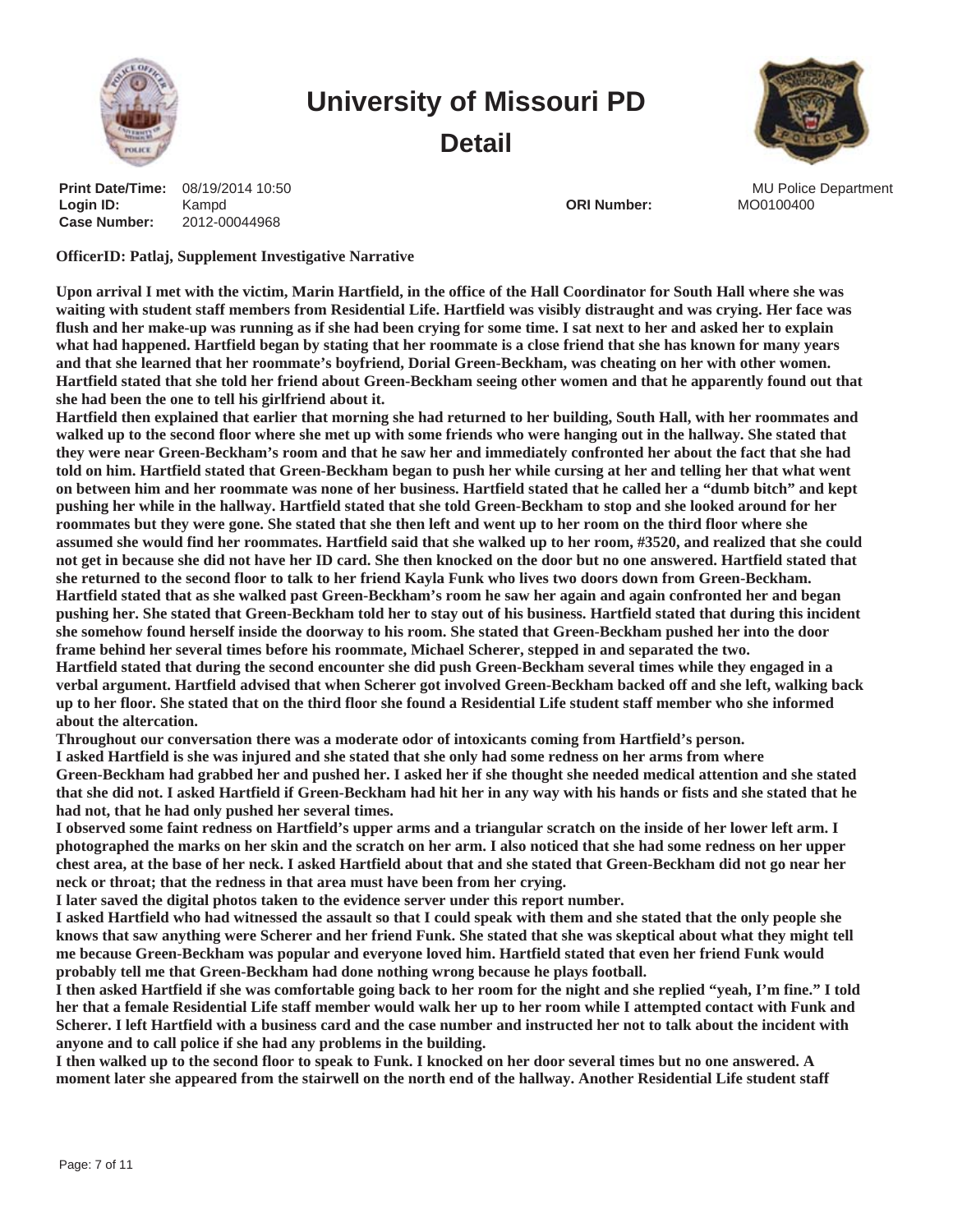



**Case Number:** 2012-00044968 **Print Date/Time: Login ID:** 08/19/2014 10:50 Kampd **Contract Contract Contract Contract Contract Contract Contract Contract Contract Contract Contract Contract Contract Contract Contract Contract Contract Contract Contract Contract Contract Contract Contract Contract** 

MU Police Department

**member that was with me, Sean Noble, pointed Funk out to me. I asked to speak to her and showed her into a nearby study room. I asked Funk if she knew why I was there and she rolled her eyes and stated that she knew. I asked her to explain to me what she saw and she stated that it all began in the lobby area of the building. Funk stated that she saw Hartfield in the lobby, near the elevator, yelling at Green-Beckham because she is very protective of her friend and roommate who Green-Beckham is dating. Funk advised that because of that and because Hartfield had been drinking that night she was yelling at Green-Beckham and was "trying to get to him." Funk advised that Green- Beckham was trying to use the staircase to go up to his room on the second floor but that Hartfield continued to yell and accuse him of different things. Funk stated that when Hartfield got close to Green-Beckham he put his arm up in a defensive angle to keep Hartfield away from him. Funk stated that at no time did Green-Beckham ever strike or push Hartfield while she followed him up the stairs. Funk advised that Green-Beckham did also say some things back to Hartfield and that the argument did go both ways at times. She advised that when they reached the second floor Hartfield walked past Green-Beckham and continued up to the third floor while he entered the second floor hallway and walked to his room. Funk advised that she returned to her room because her roommate needed her to let them into their room. After doing that she stated that she went back down to a lounge on the first floor where she was talking to some friends. Funk stated that several minutes later she went up to the third floor to check on Hartfield and saw Hartfield talking to a female Residential Life staff member and that Hartfield asked Funk to tell the staff member about Green-Beckham hitting her. Funk advised that she told the staff member that it did not happen.**

**I then knocked on the door to room 2480 where Scherer and Green-Beckham live. Scherer answered the door and I informed him that I needed to speak with both he and his roommate separately. I asked if his roommate was in the room and he indicated that he was. Green-Beckham appeared from the back of the room and I instructed him to wait in the room while I spoke to Scherer.**

**I walked with Scherer to the same study room where I had spoken to Funk earlier. I asked Scherer if he had witnessed any part of the altercation between his roommate and Hartfield and he stated that he had. Scherer advised that he was asleep in bed when Green-Beckham arrived home late. Within minutes of his roommate's arrival Scherer heard someone banging on their door very loudly. He then heard a female voice yelling and the loud banging continued. Scherer stated that he answered the door and saw that it was Hartfield who was yelling and banging on the door. Scherer stated that Hartfield asked to talk to his roommate but Scherer would not allow it. He stated that he then saw Green-Beckham go through their bathroom, into their suite mate's room and begin to peek out of their door into the hallway. Scherer advised that Hartfield saw Green-Beckham and immediately walked over to the other door and began to yell at him and accuse him of cheating on her friend. Scherer stated that Hartfield was obviously intoxicated and that she was cursing at his roommate and trying to force her way into the room. Scherer stated that Hartfield even pushed his roommate several times in an apparent attempt to enter the room. Scherer stated that Green-Beckham was relatively calm about the situation at first and told Hartfield to go back to her room and go to bed. Hartfield continued to yell at him and kept trying to enter the room while Green-Beckham tried to close the door. Scherer stated that after a while Green-Beckham seemed to get annoyed and began to argue with Hartfield. Scherer stated that his roommate talking back to Hartfield was not helping things and that at that time he exited his room, walked out in to the hallway and told Hartfield to leave. She did not. Scherer stated that he then tried talking to Green-Beckham and get him to ignore Hartfield and close the door. Scherer stated that as he did this another subject, Gerrion Grim, walked over and tried to help. Scherer stated that Grim was trying to pull Hartfield away from their room and convince her to go back to her own room. I asked Scherer if Grim was a friend of Hartfield's and he stated that he did not know if they were friends but that it seemed obvious that they were acquainted.**

**Scherer stated that even though Grim was pulling Hartfield away she continued to yell at Green-Beckham and was pulling away from Grim. He stated that he heard Hartfield say that she was going to call the police. Scherer stated that after a couple of minutes of this Hartfield finally left and he and his roommate went back to their room but that Green-Beckham was clearly bothered by the whole situation. Scherer stated that they had not seen Hartfield again since that time.**

**Scherer also stated that this was not the first time that Hartfield had yelled at Green-Beckham after she had been**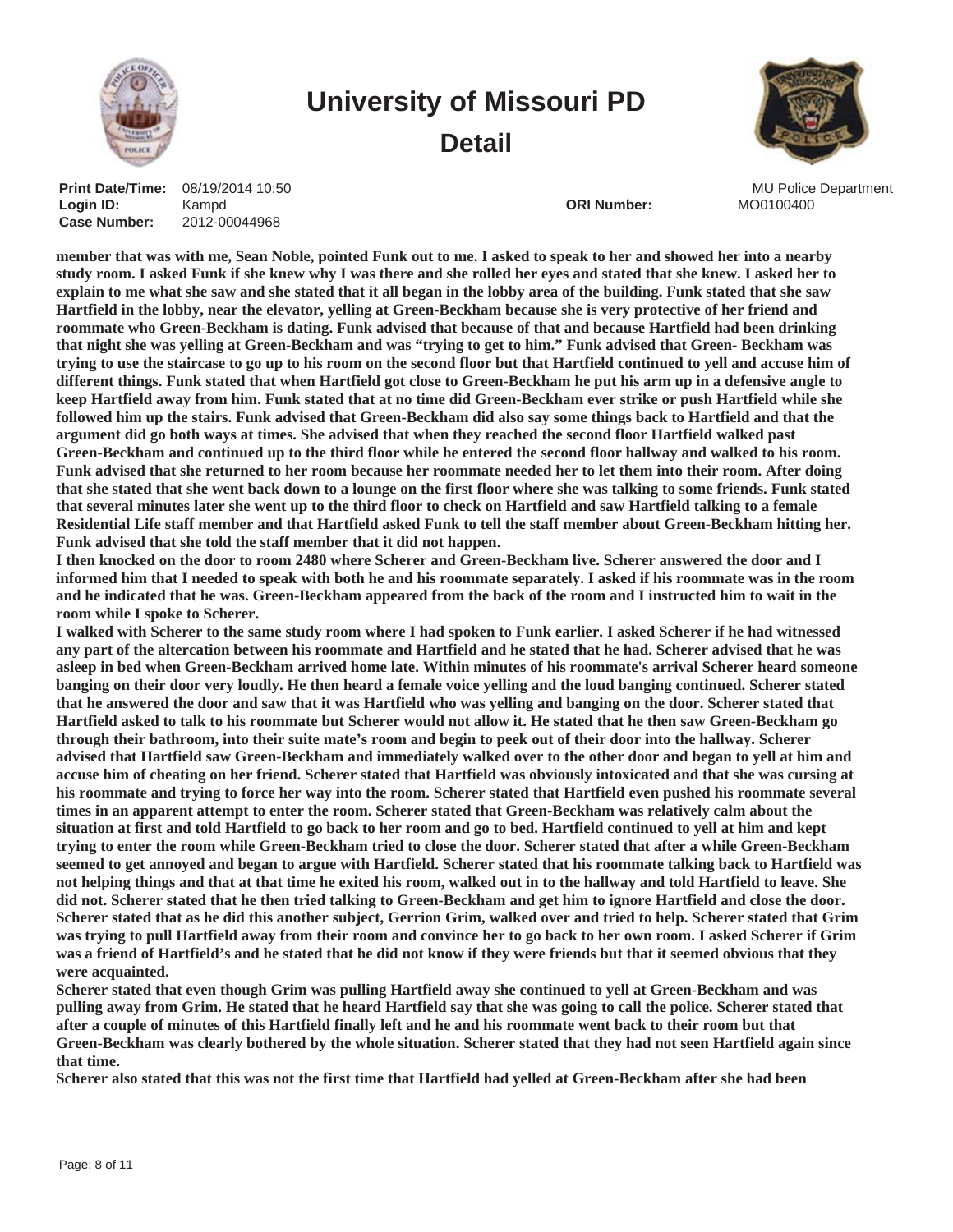



**Case Number:** 2012-00044968 **Print Date/Time: Login ID:** 08/19/2014 10:50 Kampd **Contract Contract Contract Contract Contract Contract Contract Contract Contract Contract Contract Contract Contract Contract Contract Contract Contract Contract Contract Contract Contract Contract Contract Contract** 

MU Police Department

**drinking. He stated that it had happened a few times before but that he was not sure why. I then made contact with Grim and spoke to him in the study room. I asked Grim to tell me about the incident involving Hartfield. Grim began by telling me that he was on the second floor down a different hallway from where Green-Beckham lives when he heard a female yelling loudly. He stated that he was with some friends in a lounge when he heard the yelling and that he did not think much of it until he heard the female say Green-Beckham's name. Grim stated that he was the only person in his group to leave the lounge to see what was happening. He stated that as he approached the stairwell near the elevator he saw Hartfield standing in the hallway outside Green-Beckham's door yelling at him. He stated that he recognized Hartfield and saw that she was trying to enter the room while Green-Beckham was attempting to close the door and repeatedly telling Hartfield to leave. Grim stated that he then heard Hartfield say that Green-Beckham hit her and that he was denying it and again asked her to leave. Grim stated that Hartfield continued to try to force her way into Green-Beckham's room and he was pushing her hands away from the door so he could close it. Grim advised that he then approached Hartfield and tried to talk to her and pull her away from the door but that she insisted on staying and yelling at Green-Beckham and would not stop. Grim then advised that as he got Hartfield away from the door she stated "get my phone, I'm calling the police" and then said "he hit me." After a moment Hartfield stopped yelling and went upstairs. Grim stated that he did not see Hartfield again after that.**

**I then returned to Green-Beckham's room where he was still waiting. He spoke with me in the study room and advised that this had happened before. I asked him to tell me about that night's incident and he stated that it started when he entered South Hall through a side door and was walking to the stairwell nearest the elevator on his way to his room. He advised that he saw Hartfield in the lobby nearby and that he was afraid that if she saw him she would "start something." Green-Beckham stated that when Hartfield saw him she confronted him near the stairwell and started to yell at him about what he had done to her friend, his girlfriend. He advised that Hartfield actually blocked his path up the stairs and would not move out of the way. Green-Beckham stated that he tried to go around her but she kept getting in his way while continuing to curse and yell at him.**

**Green-Beckham stated that he told Hartfield to stay out of his business and to leave him alone but she would not. He stated that he kept walking up the steps, got around Hartfield and went to his room. He stated that he did not see where Hartfield had gone at that time.**

**Green-Beckham stated that a few minutes later Hartfield returned to the second floor and started banging on his door very loudly and yelling at him again. He stated that he came out to tell Hartfield to go to her room and she pushed him while trying to force her way into his room. He stated that they argued for a moment and that he had to hold the door partially shut to keep Hartfield out. Green-Beckham stated that he did not push or strike Hartfield at any time and that he just wanted her to leave. He advised that Hartfield made a comment about getting him in trouble and calling the police because he had hit her. Green-Beckham stated that he told her that she knew it was not true, that he had not done anything wrong. He stated that it took a baseball player to pull her away from his door for Hartfield to finally leave him alone and that he had not seen her since.**

**I advised Green-Beckham that I may have some follow-up questions for him at a later time and our contact ended. There are no other known witnesses at this time. A follow-up interview with Hartfield will be conducted at a later date.**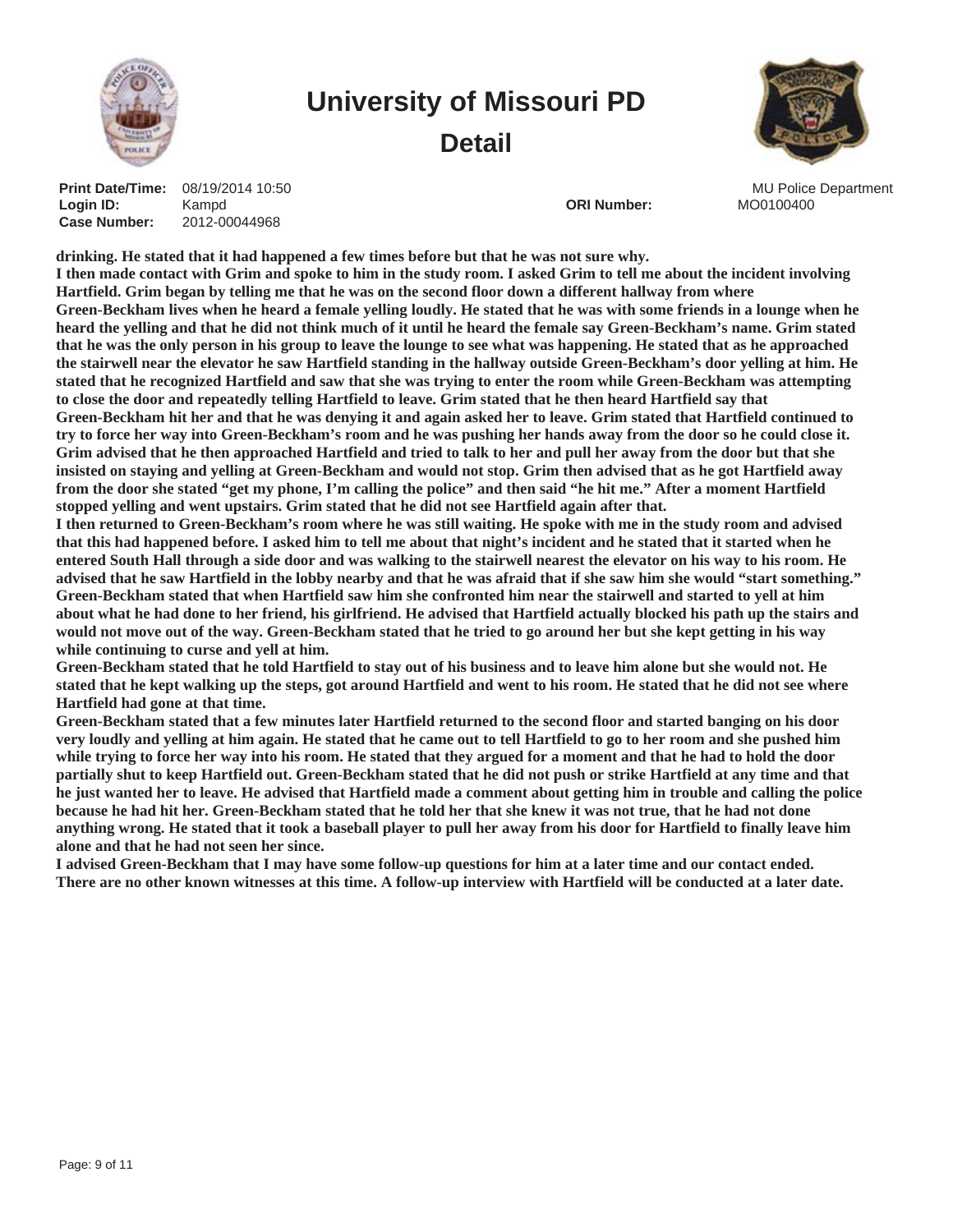



**Case Number:** 2012-00044968 **Print Date/Time: Login ID:** 08/19/2014 10:50 Kampd **Contract Contract Contract Contract Contract Contract Contract Contract Contract Contract Contract Contract Contract Contract Contract Contract Contract Contract Contract Contract Contract Contract Contract Contract** 

MU Police Department

**OfficerID: Patlaj, Supplement Investigative Narrative**

**I received an email message from Marin Hartfield, on 04-08-14, in which she stated that she would like to review this incident report due to the recent allegations against Dorial Green-Beckham. She requested the case number and information on how to obtain a copy of the report. She further inquired about the pictures that were taken of her and submitted with this report.**

**In response to her message I contacted her by phone this evening. Hartfield answered and I identified myself as a police officer with the University of Missouri Police Department. I informed her that I was responding to the email she had sent me and asked what questions she had or how I could help her. Hartfield stated that she did not have any questions and that she no longer wanted a copy of the report. I offered to give her the case number and the extension to our records office but she stated that she did not want it and that she could look it up herself if she changed her mind.**

**There was a long pause of silence and I briefly thought Hartfield had hung up the phone. I asked if she was still on the line and Hartfield responded.**

**I asked what else I could help her with and again offered to answer any questions she had and she initially stated that there was nothing else. Hartfield then said that she did have a question. She asked if the media had access to the report and if they could obtain a copy. I informed her that yes, media personnel could ask for copies of our reports in accordance with Sunshine laws. Hartfield then asked if the media would also have access to any photos taken along with the report and I informed her that I did not know if their requests extended to any photographs taken. I then referred her to speak to a supervisor and offered to give her the name and number of someone to call who could better answer her question. Hartfield stated that it was not necessary and stated "I'm good" and the call ended.**

**The following day I contacted Hartfield again because it seemed that the nature of our earlier telephone conversation, in which Hartfield seemed preoccupied, did not seem in line with the tone of her email where she seemed to want certain information.**

**I was able to reach Hartfield by phone and explained to her the reason for the second call. She again stated that she did not need any further information. I then questioned what had changed since she sent the email and she stated that because of the recent attention Green-Beckham was getting in the news, people were calling wanting to hear from her. Hartfield would not elaborate on who these "people" were. She stated that at first she was inclined to speak to some people but that she changed her mind after hearing about some of the negative attention other people involved with Green-Beckham were getting.**

**I asked Hartfield if she had any questions about the incident she had reported and Hartfield stated that she did not. She stated that she knew that it was likely the people that talked to me about it probably lied for Green-Beckham to keep him out of trouble. I explained to her that I had spoken to several people and that they all had a similar account of the events from that night. I advised Hartfield that based on everyone's statements there was simply not enough evidence to support charging Green-Beckham with a crime. Hartfield stated that she understood and that she knew that I had spoken to the people who had been there but she again expressed her opinion that those people possibly lied.**

**I asked Hartfield if she had any questions for me about any of part of this incident and she stated that she did not. I offered to give her the case number again for her reference but she again declined. Hartfield thanked me for calling and our contact ended.**

**This report can now be inactivated.**